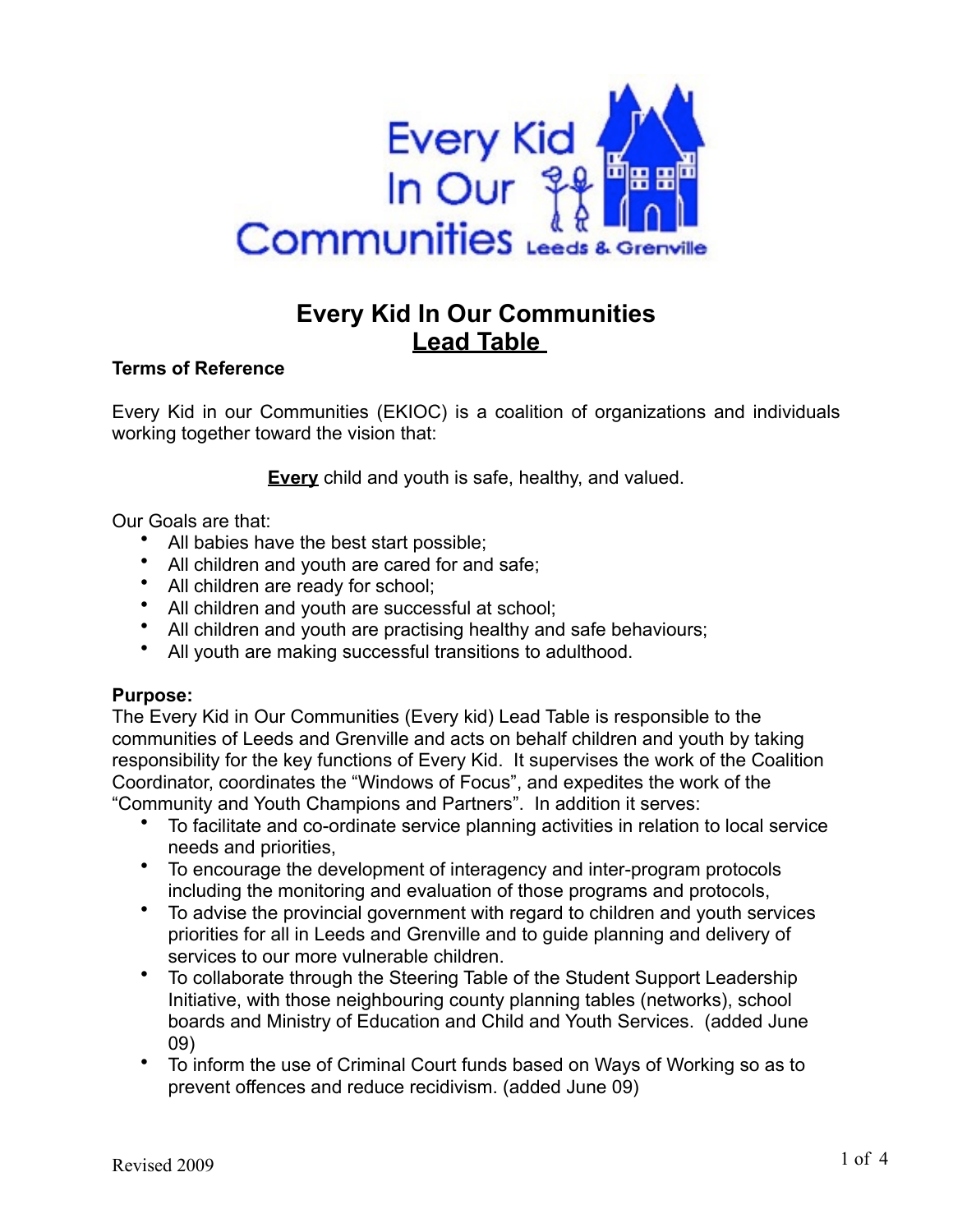# **Responsibilities:**

- 1. Oversee Every Kid's functions and finance as laid out in the annual Business and Sustainability Plans.
- 2. Review project implementation, celebrate successes, and address common issues, challenges & barriers to project delivery.
- 3. Supervise and evaluate Coalition Coordinator and any other staff.
- 4. Develop a Sustainability and Communication Plan and review it annually.
- 5. Manage the Community Implementation Plan to:
	- a. ensure it is current,
	- b. make it accessible to all,
	- c. foster cooperative actions among members
	- d. identify gaps in services
	- e. focus action for all kids.
- 6. Promote Every Kid's activities being carried out within an Asset Development framework.
- 7. Facilitate communication within Every Kid's network of Community and Youth Champions & Partners, and Windows of Focus.
- 8. Provide means to evaluate initiatives offered to the community & communicate findings across Leeds & Grenville as well as among participating agencies and stakeholders.
- 9. Monitor the impact of the Every Kid's programs and activities in relation to its targeted outcomes, through a Developmental Asset lens.
- 10.Recommend, to Every Kid's Lead Table, priorities for the community development by monitoring the outcomes of the various work groups.
- 11.Complete an Every Kid in our Communities Annual Status Report.

# **Composition:**

Membership will consist of, but is not limited to, a senior decision maker of organizations listed in the attached appendix. Organizations not listed may apply to the Lead Table for membership on a permanent or term basis. Every effort will be made to include up to 4 community representatives.

Members are expected to act for all kids regardless of their agency mandate and are responsible for providing knowledge and experience from the various disciplines/ agencies/sectors and geographical areas across Leeds & Grenville and to provide the necessary expertise for project planning, implementation & evaluation.

# **Structure:**

The Lead Table provides advice and support for those planning and action groups (Windows of Focus) which act for the age groups, birth to six, seven to twelve, thirteen to eighteen and an intersection group acting for all ages. These Windows of Focus report at each meeting of the Lead Table.

As required, Special Project Teams of a time-limited nature may be established to address a specific issue, and/or to complete a defined task as has arisen from the Ministry or been identified by the community as having relevance to a specific group of children's services stakeholders.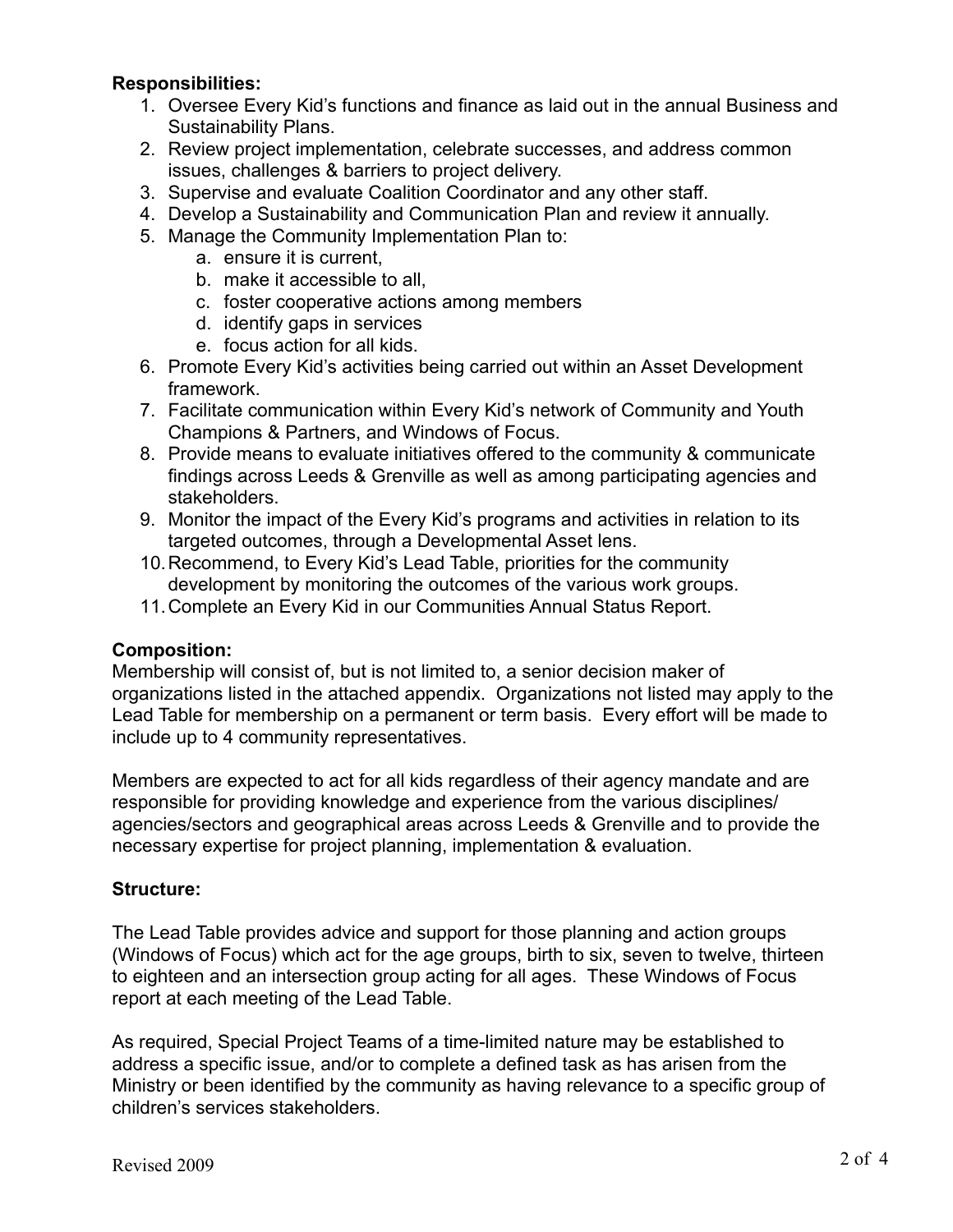- Every Kid's Lead Table is responsible to Leeds & Grenville communities, parents, children and youth.
- The Chair or Co-chairs will be appointed by the members
- Recommendations and decisions will normally be by consensus but in case of a vote required, all members are voting members. (quorum is 50%+1)
- Every Kid's Coordinator will provide clerical support.
- Meetings will be held monthly or at frequency deemed necessary by the committee to adequately plan & implement project activities.
- Minutes will be distributed to all committee members in a timely fashion following the meeting and will be shared with Every Kid in our Communities' members.
- Terms of Reference will be reviewed annually.

|  | Lead Table Participants and Invited as of January 2007 (requires updating June 09) |  |  |
|--|------------------------------------------------------------------------------------|--|--|
|--|------------------------------------------------------------------------------------|--|--|

| Agency                                                                     |
|----------------------------------------------------------------------------|
| Académie catholique Ange-Gabriel                                           |
| <b>Ste Marguerite-Bourgeoys</b><br><b>Assault Response and Care Centre</b> |
|                                                                            |
| <b>Big Brothers/Sisters</b>                                                |
| Brockville and District Association for Community Involvement              |
| Catholic District School Board of Eastern ON                               |
| Child and Youth Wellness Centre                                            |
| Community and Primary Health Care                                          |
| <b>Community Care Access Centre</b>                                        |
| <b>Community Living North Grenville</b>                                    |
| Community Member/coordinator Developmental Assets                          |
| Country Roads Community Health Centre                                      |
| Developmental Services of L&G                                              |
| Employment & Education Centre                                              |
| Family and Children's Services of L&G                                      |
| Girls Inc.                                                                 |
| Health Unit                                                                |
| Infant & Child Development Program                                         |
| <b>Interval House</b>                                                      |
| Markee and Associates Consulting                                           |
| Mayor of Gananoque, member of Joint Services of UCLG                       |
| Merrickville Community Health Centre,                                      |
| Ministry of Child and Youth Services                                       |
| Police - Brockville City                                                   |
| Police Gananoque &OPP                                                      |
| Police OPP                                                                 |